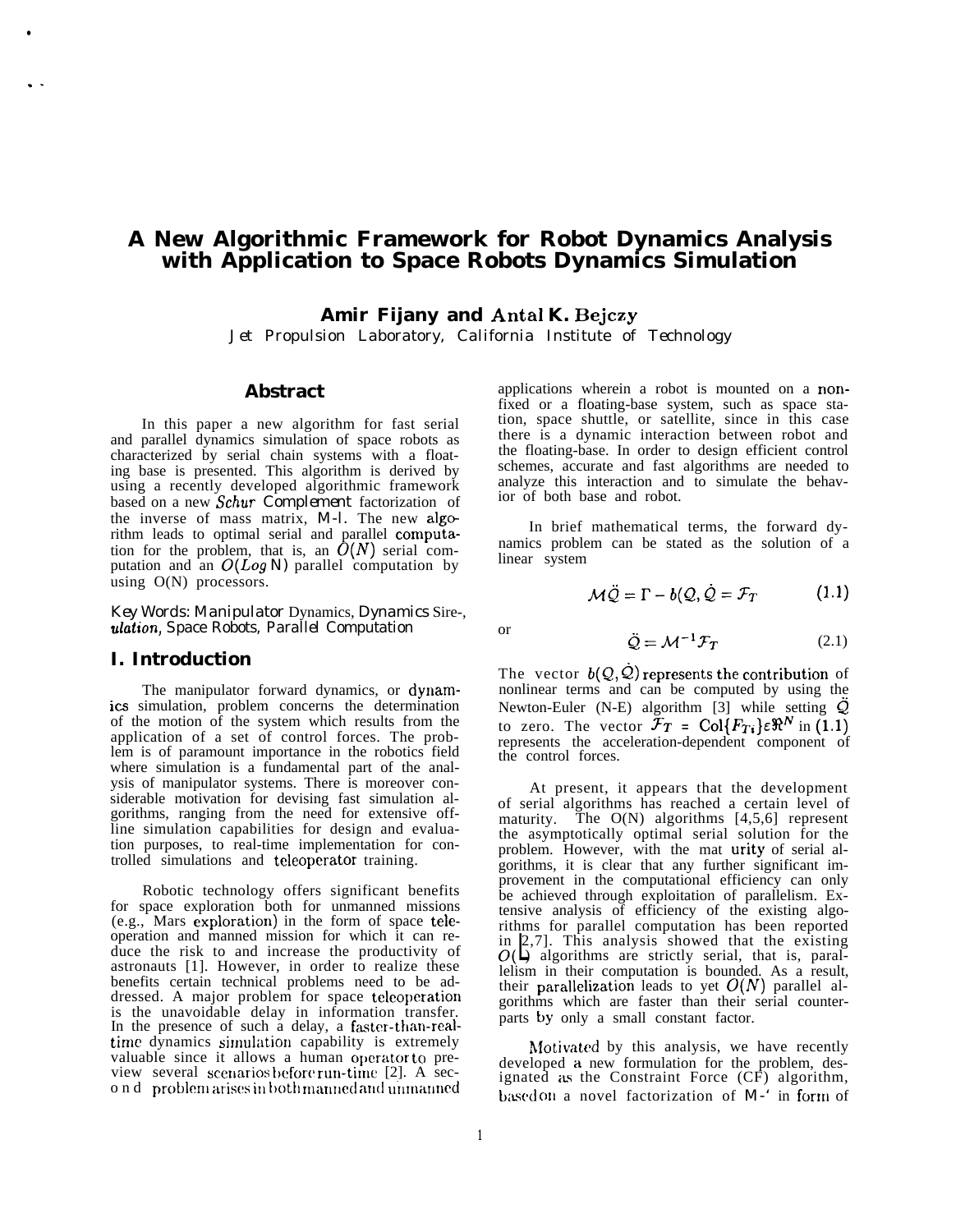$Schur$  *Complement* [7]. provides an algorithmic This factorization indeed framework for the development of fast serial  $O(N)$  algorithms for various dynamics problems. More importantly, however, it allows for the first time the development of both timcand processor-optimal parallel algorithms, that is,  $O(log N)$  parallel algorithms with  $O(N)$  processors. In addition to application to serial chain systems [7], the *Schur Complement* factorization has also been applied for the control and simulation of closed-loop systems [8]. In this paper, we present the application of this new algorithmic framework to the dynamics simulation of space robots as characterized by serial chain systems with a floating base.

.

. .

This paper is organized as follows. In \$11, notation and some preliminaries are presented. A modified derivation of the CF algorithm for serial chain systems is briefly reviewed in \$111. The purpose of this modification is to allow a more straightforward extension to floating base systems. The application of the CF algorithm to dynamics simulation of floating base systems is presented in  $\S$ IV and its serial and parallel computational efficiency are also analyzed. Finally, some concluding remarks are made in  $\delta V$ .

## **II. Notation and Preliminaries**

#### A. Spatial and Global Notation

In the following derivation, we use spatial and global notation, presented in the nomenclature section, which allow a compact representation of the algorithms. For the sake of clarity, the global quantities are shown by upper-case script letters. Here, only joints with one revolute DOF are considered here. However, the results can be extended to joints with different and/or more DOFS.

With any vector  $v$ , a matrix  $\tilde{v}$  can be associated whose representation in any frame is a skew symmetric matrix:

$$
\tilde{v} = \begin{bmatrix} 0 & -v_z & v_y \\ v_z & 0 & -v_x \\ -v_y & v_x & 0 \end{bmatrix}
$$

where  $v_$ ,  $v_y$ , and  $v_$  are the components of v in the frame considered. The matrix  $\tilde{v}$  has the properties that  $\tilde{v}^t = -\tilde{v}$  and  $\tilde{v}_1v_2 = V_1x V_2$ , i.e., it is a vector cross-product operator. A matrix  $\hat{v}$  associated to the vector v is definecl as

$$
\hat{v} = \begin{bmatrix} \overline{U} & \hat{v} \\ 0 & \underline{U} \end{bmatrix}
$$
 and  $\hat{v}^t = \begin{bmatrix} u & \mathbf{q} \\ -\hat{v} & \mathbf{u} \end{bmatrix}$   $\varepsilon \Re^{6 \times 6}$  (2.1)

where here (and through the rest of the paper)  $U$ and O stand for the identity and zero matrices of appropriate size. The spatial velocities of two rigidly connected points  $A$  and  $B$  are related as

$$
V_A = P_{A,B}^t V_B \tag{2.2}
$$

where  $P_{\scriptscriptstyle A}$ , <sub>*B*</sub> denotes the position vector from **B** to A. The matrix  $P_{A,B}$  has the properties as

$$
\hat{P}_{A,B}\hat{P}_{B,C} = \hat{P}_{A,C} \text{ and } \hat{P}_{A,B}^{-1} = \hat{P}_{B,A} \qquad (2.3)
$$

which can be easily verified from Eq.  $(2.1)$ . If the linear and angular velocities of point  $B$  are zero then

$$
\dot{V}_A = \hat{P}_{A,B}^t \dot{V}_B \tag{2.4}
$$

The spatial forces acting on points *A* and B are related as

$$
F_{B} = P_{A,B} F_{A} \tag{2.5}
$$

The spatial inertia of body  $\boldsymbol{i}$  about its center of mass, designated **as**  $I_{i,Ci}$  is given by

$$
I_{i,Ci} = \begin{bmatrix} J_i & 0 \\ 0 & m_i U \end{bmatrix} \varepsilon \Re^{6 \times 6}
$$

The spatial inertia of body *i* about point  $O_i$ , designated as *Ii,* is obtained as

$$
I_i = \hat{S}_i I_{i,Ci} \hat{S}_i^t = \begin{bmatrix} k_i & \bar{h}_i \\ \bar{h}_i^t & m_i U \end{bmatrix}
$$
 (2.6)

Equation (2.6) represents the **prallel axis** theo-<br>*rem* for propagation of spatial inertia.

A global bidiagonal block matrix  $P \epsilon \mathbb{R}^{6N \times 6N}$  is defined as

$$
P = \begin{bmatrix} U & & & 0 \\ -P_{N-1} & U & 0 & \\ 0 & -P_{N-2} & U & \\ 0 & 0 & & \\ \vdots & \vdots & & \\ 0 & 0 & & -P_1 & u \end{bmatrix}
$$

Note that, according to our notation,  $P_{i+1,i} = Pi$ .

#### B. Recursive Equations of Motion

From  $(1.1)$  the multibody system can be assumed as a system at rest which upon the application of  $\mathcal{F}_T$  accelerates in space. Note that, (1.1) describes a global relationship between the set of active forces and the set of resulting accelerations. Alternatively, the equations of motion can be written in a recursive form by describing the propagation of spatial accelerations and forces among bodies of the serial chain as follows (Fig. 1).

$$
\dot{V}_i = \hat{P}_{i-1}^t \dot{V}_{i-1} + H_i \ddot{Q}_i \tag{2.7}
$$

$$
F_{i} = I_{i}V_{i} + \hat{P}_{i}F_{i+1}
$$
 (2.8)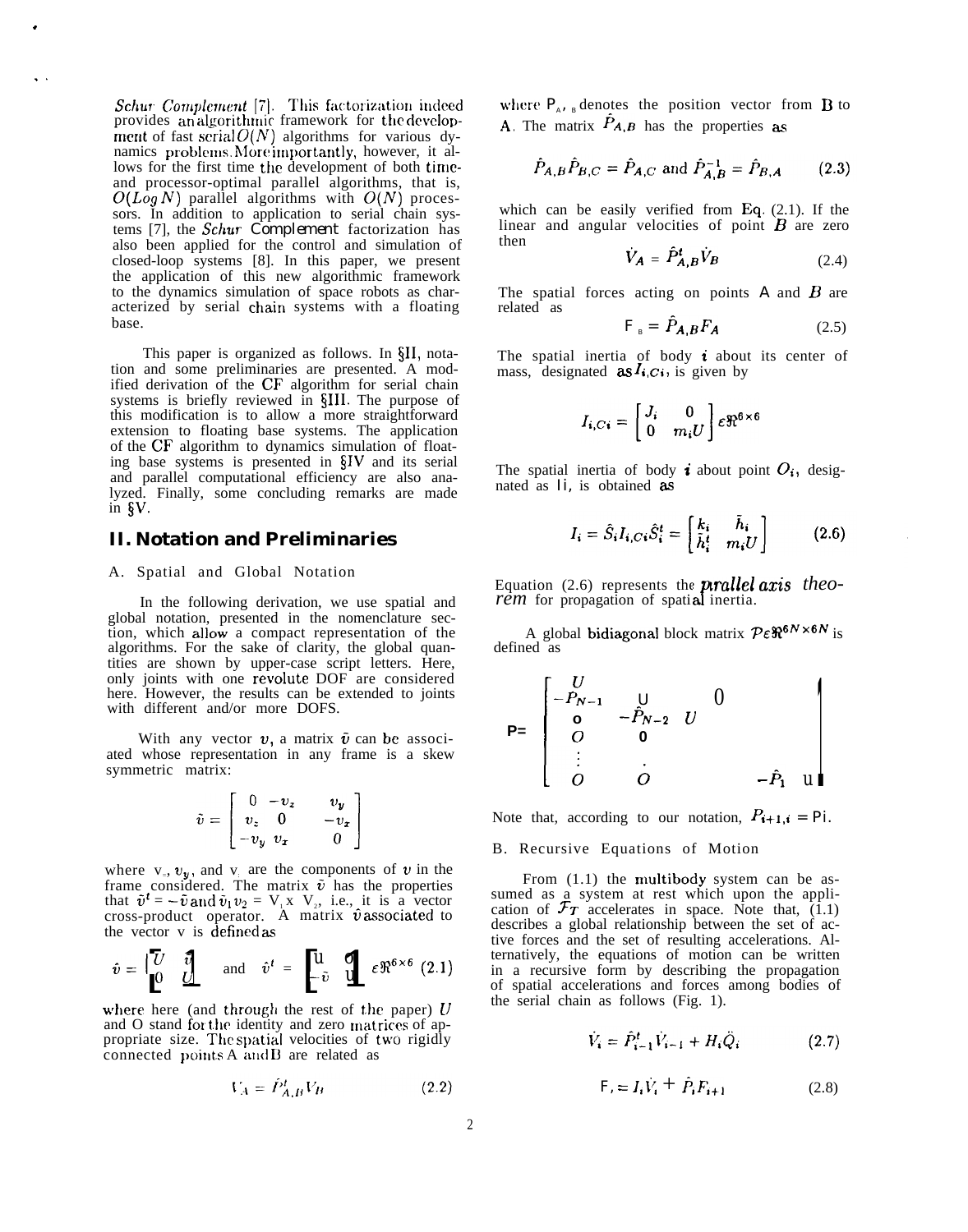The acceleration-dependent acting forces,  $F_{Ti}$ , and the interbody forces,  $F_i$ , are related by

,

. .

$$
F_{Ti} = H_i^t F, \tag{2.9}
$$

Equations (2.7)-(2.9) are spatial representation of the simplified (with nonlinear terms being excluded) N-E algorithm.

#### **III. Schur Complement Factorization** of  $M-I$

#### A. Interbody Force Decomposition Strategy

In this section we briefly review a recently developed factorization of  $M^{-1}$  [7] to establish the basis for its application to dynamics simulation of space robots. This new factorization is based on a rather unconventional decomposition of interbody force of the form:

$$
F_i = H_i F_{Ti} + W_i F_{Si} \tag{3.1}
$$

where  $F_{Si}$  is the constraint force. The projection matrices *Hi* and *W*<sub>*i*</sub> are taken to satisfy the following orthogonality conditions:

$$
H_i^t H_i = U, W_i^t W_i = U, W_i^t H_i = O \qquad (3.2)
$$

$$
H_i H_i^t + W_i W_i^t = U \tag{3.3}
$$

The above assumes that the projection matrices are block diagonal in the rotational and translational coordinates. **This in turn implies that there is no** coupling between the degrees of freedom, thereby precluding dimensional inconsistency. Furthermore, the axes of articulation for each joint are orthogonal. For a joint **i** with multiple DOFs, say  $N_{f_1}$  <6  $DOFs, H_i \varepsilon \mathbb{R}^{6 \times N_f i}$  and  $W_i \varepsilon \mathbb{R}^{6 \times N_c i}$  with  $N_{fi}+N_{ci} =$ **6. It** should be emphasized the CF algorithm can also be extended to more complex cases wherein the axes of articulation are not orthogonal [9,10].

#### B. Factorization of *M - l*

To derive the new factorization of *M-l,* let us first define following global matrix and vector for  $\mathbf{i} = N$  to 1:

$$
W = \text{Diag}\{W_i\}\varepsilon\Re^{6N \times 5N} \text{ and } \mathcal{F}_S = \text{Col}\{F_{Si}\}\varepsilon\Re^{5N}
$$

Equations  $(3.1)-(3.3)$  can be now written in global form as

$$
\mathcal{F} = \mathcal{H}\mathcal{F}_T + \mathcal{W}\mathcal{F}_S \tag{3.4}
$$

$$
\mathcal{H}^t \mathcal{H} = U, \mathcal{W}^t \mathcal{W} = U, \text{ and } \mathcal{W}^t \mathcal{H} = O \qquad (3.5)
$$

$$
\mathcal{H}\mathcal{H}^t + \mathcal{W}\mathcal{W}^t = U \tag{3.6}
$$

Using matrices P and  $P<sup>t</sup>$ , Eqs. (2.7)-(2.8) can be written **in** a global form as

$$
P^t \dot{V} = \mathcal{H} \ddot{\mathcal{Q}} \tag{3.7}
$$

 $\mathcal{P}\mathcal{F} = \mathcal{I}\dot{\mathcal{V}}$  (3.8)

From (3.4) and (3.7) it follows that

$$
W^t \mathcal{P}^t \dot{\mathcal{V}} = 0 \tag{3.9}
$$

$$
\mathcal{H}^t \mathcal{P}^t \mathcal{V} = \mathcal{Q} \tag{3.10}
$$

From  $(3.7)$  and  $(3.4)$  we have

$$
\dot{\mathcal{V}} = \mathcal{I}^{-1} \mathcal{P} \mathcal{F} = \mathcal{I}^{-1} \mathcal{P} (\mathcal{H} \mathcal{F}_T + \mathcal{W} \mathcal{F}_S) \qquad (3.11)
$$

Substituting  $(3.11)$  into  $(3.9)-(3.10)$  we get

$$
\mathcal{W}^t \mathcal{P}^t \mathcal{I}^{-1} \mathcal{P} \mathcal{W} \mathcal{F}_S + \mathcal{W}^t \mathcal{P}^t \mathcal{I}^{-1} \mathcal{P} \mathcal{H} \mathcal{F}_T = O \quad (3.12)
$$

$$
\mathcal{H}^t \mathcal{P}^t \mathcal{I}^{-1} \mathcal{P} \mathcal{W} \mathcal{F}_S + \mathcal{H}^t \mathcal{P}^t \mathcal{I}^{-1} \mathcal{P} \mathcal{H} \mathcal{F}_T = \ddot{\mathcal{Q}} \quad (3.13)
$$

where

$$
A = W^t P^t T^{-1} P W \varepsilon \mathfrak{R}^{5N \times 5N} \tag{3.14}
$$

$$
B = W^t P^t T^{-1} P \mathcal{H} \varepsilon \mathfrak{R}^{5N \times N} \tag{3.15}
$$

are block diagonal matrices and

$$
C = \mathcal{H}^t \mathcal{P}^t \mathcal{I}^{-1} \mathcal{P} \mathcal{H} \varepsilon \mathfrak{R}^{N \times N} \tag{3.16}
$$

is a tridiagonal matrices. Furthermore, both matrices *A* and C are symmetric positive definite (see appendix). This guarantees the existence of  $A^{-1}$ . Equations (3.12)-  $(3.13)$  can now be written as

$$
\mathcal{AF}_S + \mathcal{BF}_T = 0 \tag{3.17}
$$

$$
\mathcal{B}^t \mathcal{F}_S + \mathcal{C} \mathcal{F}_T = \tilde{\mathcal{Q}} \tag{3.18}
$$

from which Q is obtained as

$$
\ddot{\mathcal{Q}} = (\mathbf{C} - \mathcal{B}^t \mathcal{A}^{-1} \mathcal{B}) \mathcal{F}_T \tag{3.19}
$$

In compariosn with  $(1.2)$ , a factorization of  $M$  1 in form of *Schur Complement is* then by

$$
\mathcal{M}^{-1} = \mathcal{C} - \mathcal{B}^t \mathcal{A}^{-1} \mathcal{B}
$$
 (3.20)

Efficient  $O(N)$ serialandO( $\text{Log } N$ ) parallel so-Iution of (1.2) by using the factorization given by (3.20) is presented in detail in [7].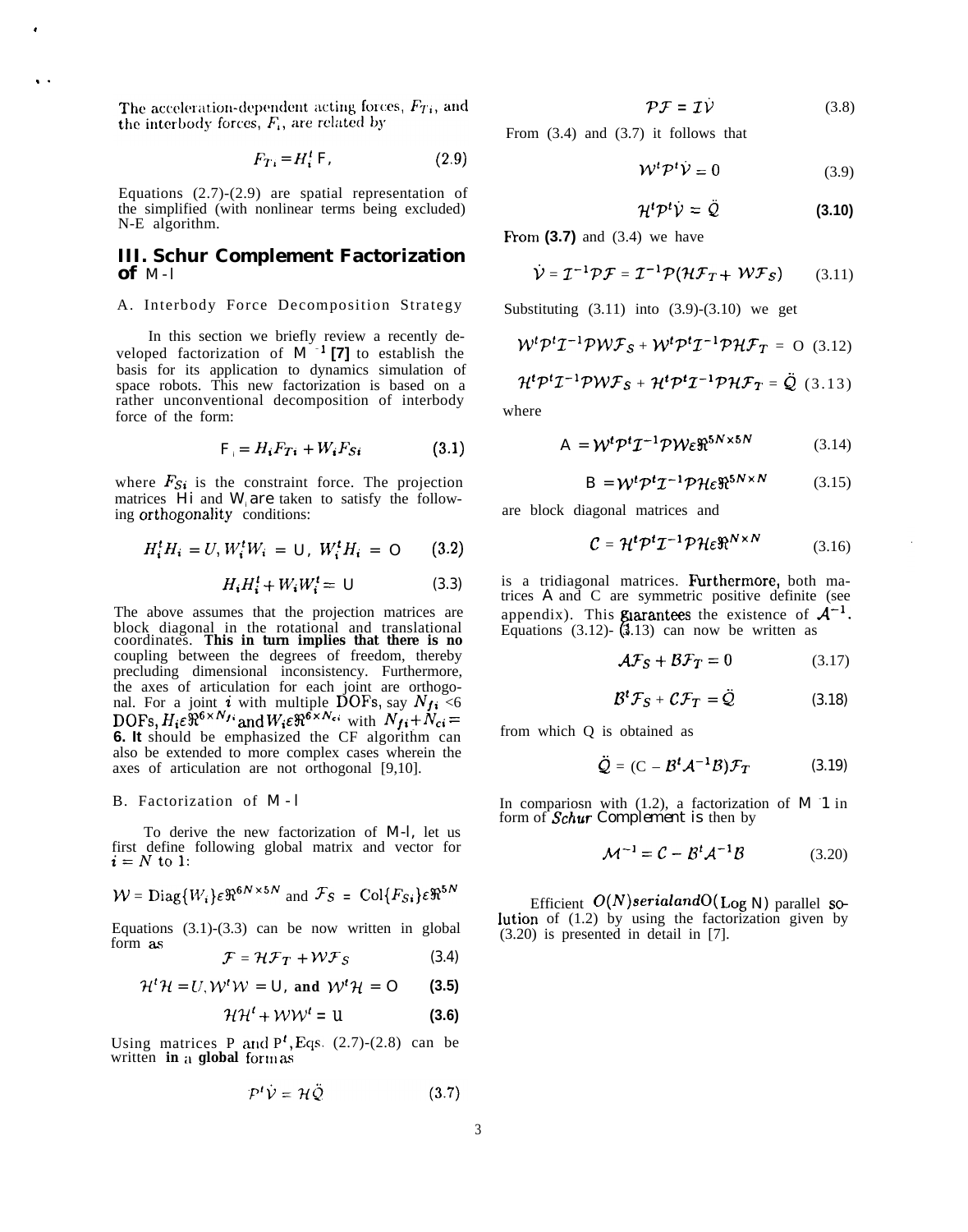## **IV. Application of CF Algorithm to Dynamics Simulation of Space Robots**

A. Extension of CF Algorithm to serial chain systems with Floating Base

A floating base (designated as body O) has six DOFS. This implies that  $H_0 = U$  and  $W_0 = 0$ . As a result, a direct application of the CF algorithm to the systems with a floating base is not possible since the resulting matrix *A* will be singular. However, it is possible to apply a modified version of the CF algorithm by treating the floating base separately as follows.

For a floating base, since  $W_0 = \mathbf{O}$  then from  $(3. 1)$  we have  $F_0 = F_{T0}$  and hence *F*, is given. This additional information is used in modifying the CF algorithm. The spatial acceleration of floating base is given by

$$
\dot{V}_0 = H_0 \ddot{Q}_0 = \ddot{Q}_0 \tag{4.1}
$$

where  $Q_0 \in \mathbb{R}^6$  represents six DOFS of floating-base. Equation (2.8) for base (body O) is now written as

$$
F. = I_o Q_o + P_0 F_1 \qquad (4.2)
$$

from which we have

$$
\ddot{Q}_0 = I_0^{-1} (F_0 - \hat{P}_0 F_1) \qquad (4.3)
$$

The spatial acceleration of body 1 is given by

and the same

$$
\dot{V}_1 = \dot{P}_0^t \dot{Q}_0 + H_1 \dot{Q}_1 \tag{4.4}
$$

For bodies  $N$  to 1, Eq. (3.7) can now be written as

$$
\mathcal{P}^t \dot{\mathcal{V}} = \mathcal{H} \ddot{\mathcal{Q}} + \dot{\mathcal{V}}_b \tag{4.5}
$$

where  $V_b = (0,0, \ldots, 0, \mathcal{Q}_0^H P_0)^t$  is a bias accelera-<br>tion term. The force propagation for bodies N to tion term. The force propagation for bodies  $N$  to 1 is again given by *(3.8).* Repeating the procedure of  $\SIII.A$ , given by  $(3.9)-(3.13)$  but by using  $(4.5)$ instead of  $(3.7)$ , it then follows that

$$
\mathcal{AF}_S + \mathcal{BF}_T = \mathcal{W}\dot{\mathcal{V}}_b \tag{4.6}
$$

$$
\mathcal{B}^t \mathcal{F}_S + \mathcal{C} \mathcal{F}_T = \ddot{\mathcal{Q}} + \mathcal{H} \dot{\mathcal{V}}_b \tag{4.7}
$$

Using the decomposition in  $(3.1)$  for  $F_1$  and from (4.3), the term  $W^t V_b$  after some manipulation is given by

$$
\mathcal{W}^t \dot{\mathcal{V}}_b = -\mathcal{W}^t \mathcal{I}_b^{-1} \mathcal{W} \mathcal{F}_S + \mathcal{R}_{T10} \tag{4.8}
$$

where

ere  
\n
$$
\mathcal{W}^{t} \mathcal{I}_{b}^{-1} \mathcal{W} \mathcal{F}_{S} = \begin{bmatrix} 0 \\ \mathbf{\theta} \\ \vdots \\ \mathbf{\theta} \\ W_{1}^{t} \hat{P}_{0}^{t} \mathbf{I}_{0}^{-1} \hat{P}_{0} W_{1} F_{S1} \end{bmatrix}
$$
\n(4.9)

$$
\dot{\mathcal{R}}_{T10} = \begin{bmatrix} 0 \\ 0 \\ 0 \\ W_1^t \hat{P}_0^t I_0^{-1} (\vec{F}_1 - \hat{P}_0 H_1 F_{T1}) \end{bmatrix}
$$
(4.10)

and  $\mathcal{I}_{b}^{A} = \text{Diag}\lbrace 0, 0, \ldots, \hat{P}_{0}^{t} I_{0}^{-1} \text{ fro} \rbrace$ . Similarly, the term  $\mathcal{H}^t \dot{\mathcal{V}}_b$  is given by

$$
\mathcal{H}^{t}\dot{\mathcal{V}}_{b} = \begin{bmatrix} 0 \\ 0 \\ \vdots \\ 0 \\ H_{1}^{t}\hat{P}_{0}^{t}I_{0}^{-1}(F_{0} - \hat{P}_{0}F_{1}) \end{bmatrix}
$$
(4.11)

Substituting  $(4.8)-(4.10)$  into Eq.  $(4.6)$  gives

$$
\mathcal{A}'\mathcal{F}_S + \mathcal{B}\mathcal{F}_T = \dot{\mathcal{R}}_{T10} \tag{4.12}
$$

where

$$
\mathcal{A}' = \mathcal{A} + \mathcal{W}^t \mathcal{I}_b^{-1} \mathcal{W} \tag{4.13}
$$

The matrix A' is a rank one modification (in block sense) of *A.* More precisely, *A'* and A differ only in their last element, that is,  $A_1 = W_1^t I_1^{-1} W_1$  whereas  $A'_{1}$  =  $W_{1}^{t} (I_{1}^{-1} + \hat{P}_{0}^{t} I_{0}^{-1} \hat{P}) W_{1}$ . The matrix  $A'_{1}$  is symmetric and, assehown in the appendix, it is also positive definite and hence invertible.

B. Serial and Parallel Computational Complexity of CF Algorithm

Thus far, our derivation has been presented in a coordinate-free form. However, before the implementation of the algorithm, the tensors and vectors involved in the computation should be projected onto a suitable frame. The choice of optimal frame for the algorithm is discussed in detail in **[7].** Here, suffice to mention that all required projections can be performed in  $O(N)$  for serial computation and in  $O(\hat{L}og N)$  with  $O(N)$  processors for parallel computation. Also, for efficient serial and parallel computation, the matrices  $B$  and  $C$  need not be computed explicitly and only the explicit computation of matrix *A* is needed. Multiplication of any vector by matrices *B* and C can be performed by using their factorization in terms of simpler operators given by  $(3.15)-(3.16)$ .

A step-by-step description of the algorithm for simulation of space robots is then given as follows.

- Step 1. Compute the  $\mathcal{F}_T$  for  $i = N$  to O by using the N-E algorithm [3].
- **Step 2. Compute**  $\mathcal{R}_{T10}$  **from (4.10) and** *B3T by* **using**  $(3.15).$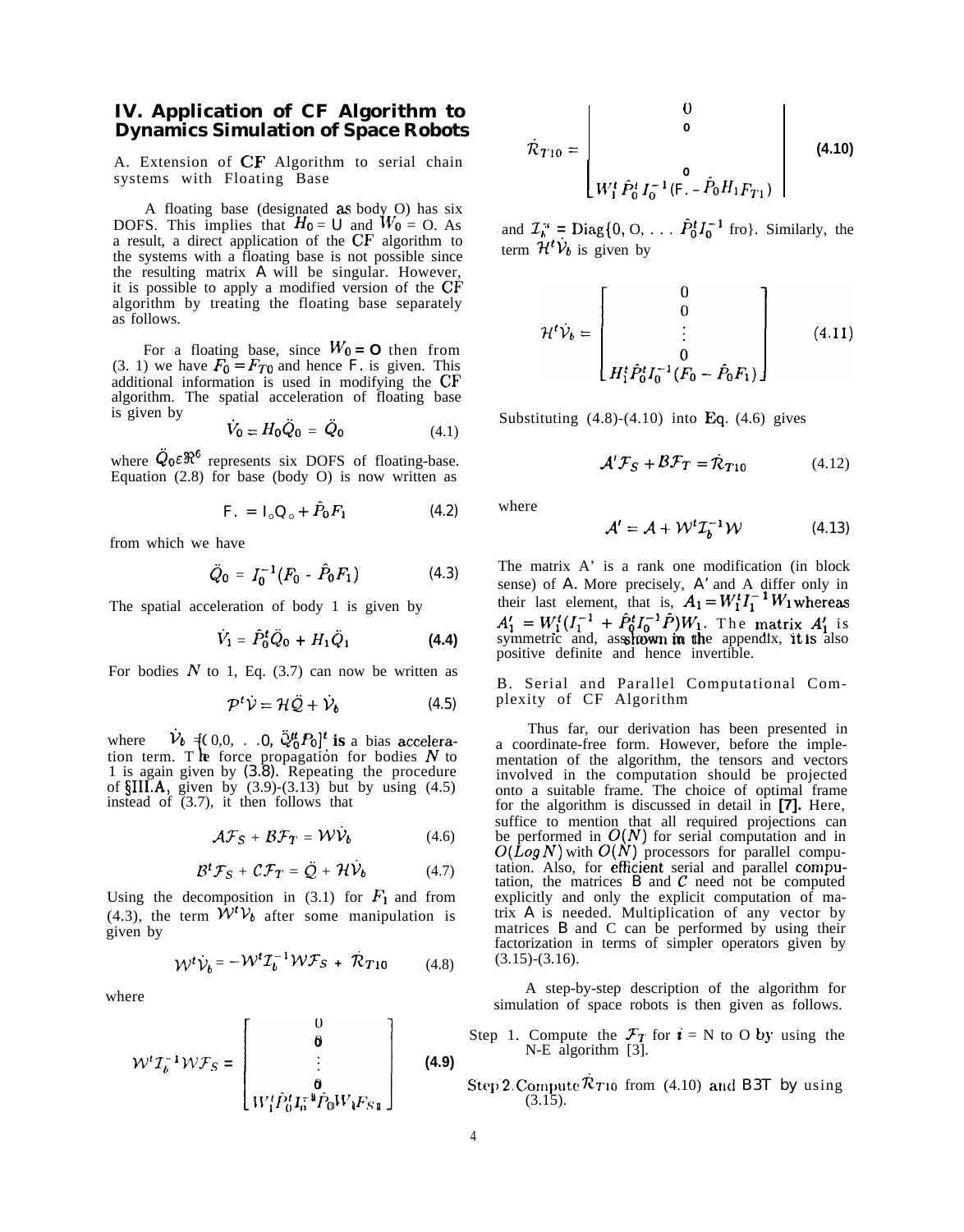- **Step 3.** Form matrix  $A'$  from (3.14) and (4.13) and solve  $\mathcal{A}'\mathcal{F}_S = -\mathcal{B}\mathcal{F}_T + \mathcal{R}_{T10}$  for  $\mathcal{F}_S$ .
- Step 4. Compute the terms  $\mathcal{H}^tV_b$  from (4.11),  $\mathcal{B}^t\mathcal{F}_s$  by **using (3.15),** and  $\mathcal{CF}_T$  by using (3.16).

Step 5. Compute  $\ddot{Q}$  from (4.7) and  $\ddot{Q}_0$  from (4.3).

#### *1.* Serial *O(N) Computation*

\*

By using the  $N-E$  algorithm the cost of step 1 is of O(N). The computation of  $\mathcal{R}_{T10}$  from (4. 10) can be performed in  $\dot{O}(1)$  and the cost of computation of  $\hat{B}F_T$  by using (3.15) is of O(N). The matrix *A* can be formed from  $(3.14)$  and  $(4.13)$  with a cost of  $O(N)$  and  $\mathcal{F}_S$  is obtained by solving a block tridiagonal system with a cost of  $O(N)$ . The cost of computation of  $\mathcal{HV}_b$  from (4.11) is of O(l). The cost of computation of  $\mathcal{B}^t \mathcal{F}_S$  from (3.15) and  $\mathcal{C} \mathcal{F}_T$ from  $(3.16)$  is of  $O(N)$ . Finally, the computation of  $\ddot{Q}$  from (4.7) and  $\ddot{Q}_0$  from (4.3) can be performed A. Proof of Positive Definiteness of Matrices with a cost of O(N) and 0(1), respectively. There-<br>A and C fore, the overall cost of serial implementation of the *Aalgorithm* is of O(N). " algorithm is of  $O(N)$ . " The positive definiteness of matrices A, C, and

The computation of the N-E algorithm can be performed with a cost of  $O(Log N)$  by using  $O(N)$ performed in  $\overline{a}$ ) on one processor. The computa processors [11]. The computation of  $\mathcal{R}_{T10}$  can be tion of  $\mathcal{BF}_T$  can be also performed in  $O(1)$  by using  $\mathbf \zeta$  $O(N)$  processors. The matrix  $A'$  can be formed in  $O(1)$  with  $O(N)$  processors and the block tridiagonal system solution for  $\mathcal{F} s$  can be performed in  $O(Log N)$  with  $O(N)$  processors. The term  $\mathcal{H}^t V_b$ can be computed in  $O(1)$  on one processor and the computation of  $B^t\mathcal{F}_S$  and  $\mathcal{C}\mathcal{F}_T$  both can be performed in  $O(1)$  with  $O(N)$  processors. The vectors  $\ddot{Q}$  and  $Q_0$  can be both computed *in O(1)* with O(N) and one processor, respectively. This implies an overall parallel complexity of  $O(Log N)$  by using O(N) processors for the algorithm.

## **V. Conclusion**

In this paper we presented a new algorithm for fast and optimal serial and parallel dynamics simulation of space robots as characterized by serial chain systems with a floating basse. Due to the lack of space, our discussion was mainly focused on the mathematical foundation and computational complexity of the algorithm. It should be mentioned, however, that as for the serial chain systems [7,8] the use of Schur Complement factorization not only leads to fast serial and parallel algorithms but it also provides a deeper physical insight into the structure of computation. Such an insight can lead to better understanding of the dynamic interaction between floating base (e.g., space station, space shuttle, or satellite) and the robot at in and thus the design of more appropriate control schemes.

It should be also emphasized that the parallel algorithm presented in this paper is also highly cf ficient for practical implementation. In fact, the practical implementation of the CF algorithm on MIMD parallel architectures for a serial chain (fixedbase) system has shown that a significant speedup in the computation can be achieved [13]. The parallel algorithm of this paper has properties (in terms of **both** computation and communication) very similar to the algorithm in [13] and hence it should be also highly efficient for practical parallel implementation.

## **ACKNOWLEDGMENT**

*The research described* **in this** *paper was performed at the Jet Propulsion Laboratory,* **California Insti***tute of Technology, under contract with the National Aeronautics and Space Administration (NASA).*

## **Appendix**

2. *Parallel*  $O(Log N)$  *Computation A<sub>l***</sub>** *A<sub>l***</sub> is established** based on the following theorem.

Theorem. If  $B \varepsilon \Re^{n \times n}$  is positive definite and  $X \varepsilon \Re^{n \times k}$ has rank *k*, then  $X^{t}BX\in\mathbb{R}^{k\times k}$  is also positive definite.

*Proof. See* [12, p.140]

The positive definiteness of matrix d, given by (3.14), follows from a repetitive application of the above theorem as follows. The matrix  $\mathcal{I}^{-1} \varepsilon \mathfrak{R}^{6N \times 6N}$ is the global matrix of spatial inertia and hence it is positive definite. From its definition it follows that the matrix  $\mathcal{P} \in \mathbb{R}^{6N \times 6N}$  has full rank of 6N and hence the matrix  $\mathcal{P}^t \mathcal{I}^{-1} \in \mathbb{R}^{6N \times 6N}$  is positive definite. Since the axes of articulation of each joint are orthogonal it then follows that the matrix  $\mathcal{W}\in\mathbb{R}^{5N\times N}$  has full rank of  $N$  which implies that the matrix *A* is positive definite. The positive definiteness of matrix C, given by (3.16), follows from a similar argument.

B. Proof of Positive Definiteness of Matrix *A'*

The positive definiteness of matrix *A'* is established by showing that, for some nonzero vector  $X \in \mathbb{R}^{5N}$ , we have  $\overline{X}^t A' X > 0$ . To this end, from (4.13) we have

$$
X^t \mathcal{A}' X = X^t \mathcal{A} X + X^t \mathcal{W}^t \mathcal{I}_h^{-1} \mathcal{W} X
$$

Since the matrix d is positive definite we then have  $X'AX > 0$ . Now consider a block representation of vector  $X$  as  $X = Col\{X_i\}$ , i = N to 1, with  $X_i \in \mathbb{R}^5$ . From the definition of  $W$  and  $\mathcal{I}_{b}^{-1}$  it then follows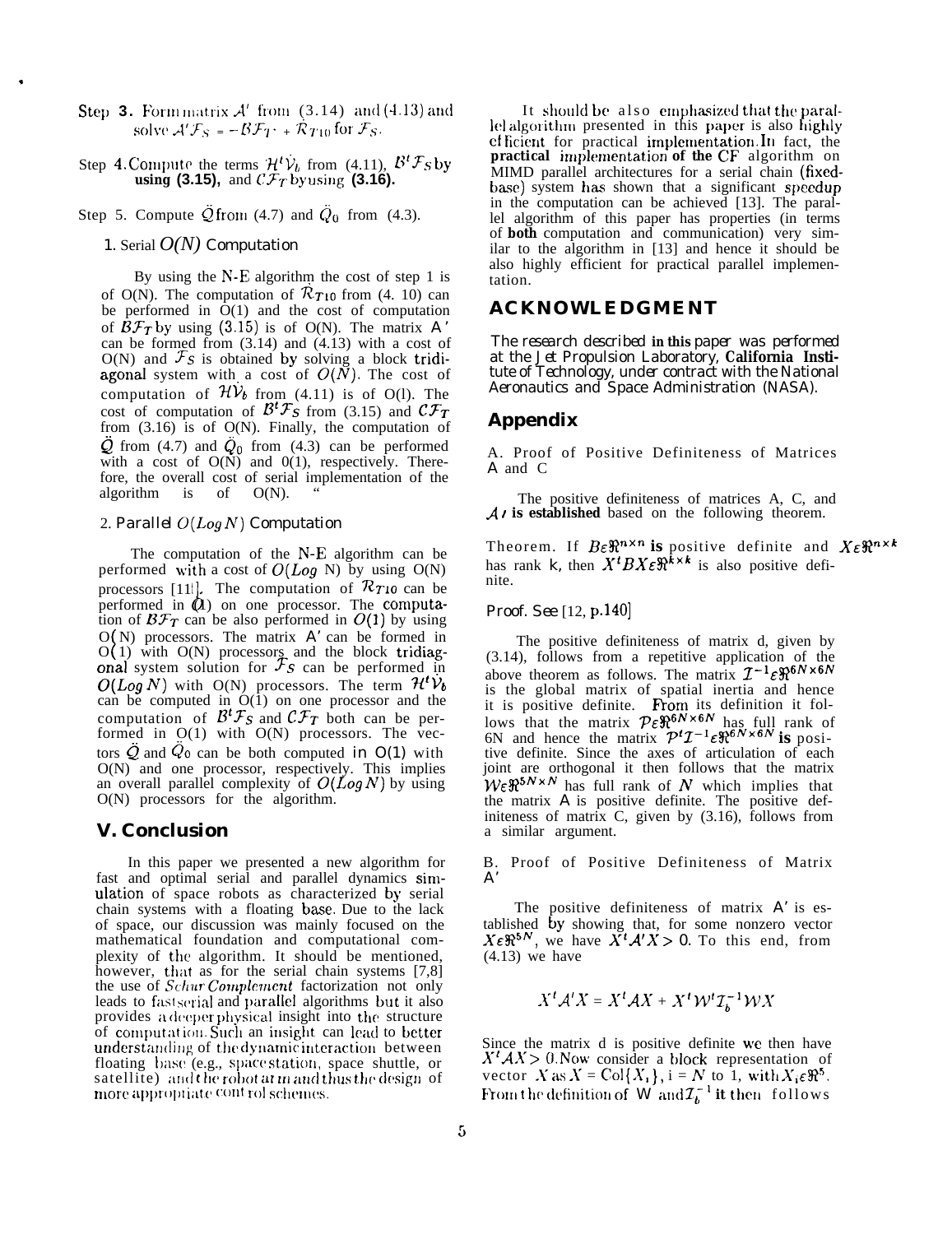that

.

,

. .

$$
X^t \mathcal{W}^t \mathcal{I}_b^{-1} \mathcal{W} X = X_1^t W_1^t I_1^{-1} W_1 X_1
$$

The positive definiteness of matrix  $W_1^t I_1^{-1} W_1$  is easily established from the above theorem. It then follows that  $X_1^t W_1^t I_1^{-1} W_1 X_1 > 0$  and hence  $X^t A' X > 0$ *0* since it is a sum of two positive terms.

## **References**

- 1. Y. XU and T. Kanade (Eels.), Space *Robotics: Dynamics and Control,* Kluwer Academic Pub., 1993.
- 2 A. Fijany and A.K. Bejczy," Techniques for Parallel Computation of Mechanical Manipulator Dynamics. Part II: Forward Dynamics," in *Advances in Control and Dynamic Systems, Vol. 40: Advances* in *Robotic Systems* Dynamics and *Control,* C.T. Leondes (Ed.), pp. 357-410, Academic Press, March 1991.
- 3. J.Y.S. Luh, M.W. Walker, and R.P.C. Paul,''On-Line Computational Scheme for Mechanical Manipulator," *ASME J.* Dynamic *Syst., Meas., and Control,* Vol. 102, pp. 69-76, June 1980.
- 4. A.F. Vereshchagin,''Computer Simulation of Dynamics of Complicated Mechanism of Robot-Manipulators," *Engineering Cybernetics, No.(6),* **pp. f35-70, 1974.**
- 5. R. Featherstone," The Calculation of Robot Dynamics Using Articulated-Body Inertia," *lnt. J. Robotics Res.,* Vol. 2(l), pp. 13-30, 1983.
- 6. G. Rodriguez and K. Kreutz-Delgado,''Spatial Operator Factorization and Inversion of the Manipulator Mass Matrix," *IEEE fians. Robotics & Automation,* Vol. 8(l), pp. 65-76, Feb. 1992.
- 7. A. Fijany, I. Sharf, and G.M.T. D'Eleuterio," Parallel *O(LOQ N)* Algorithms for Computation of Manipulator Forward Dynamics," *IEEE fians. Robotics & Automation, Vol. 11(3),* pp. 389-400, June 1995.
- 8. A. Fijauy,''Shur Complement Factorization and Parallel  $O(Log N)$  Algorithms for Computation of Operational Space Mass Matrix and its tnversc Forward Dynamics," *Proc. IEEE M. Conf. Robotics & Automation,* pp. 2369-2376, 1994.
- 9. R. Featherstone, *Personal Communication*, 1996.
- 10. R. Featherstone and A. Fijany," A Technique for Analysing Const rained Rigid-Body Systems and its Application to the Constraint Force Al-;orit <sup>11111</sup> ," <sup>171</sup> **~)7r]M17Y1tIa71.**
- **11.** C.S.G. Lee and P.R. Chang," Efficient Parallel Algorithms for Robot Inverse Dynamics Computation," IEEE Trans. Syst., Man, and Cybern., Vol. 16(4), pp. 532-542, July/August 1986.
- 12. G.H. Golub and C.F. Van Loan, Matrix *Computations,* 2nd Ed., The John Hopkins Univ. Press, 1989.

13. A. Fijany, G. Kwan, and N. Bagherzadeh,"A Fast Algorithm for Parallel Computation of Multibody Dynamics on MIMD Parallel Architectures, Proc. *Computing in Aerospace 9 Conj.* pp. 1021- 1032, San Diego, CA, Oct. 1993.